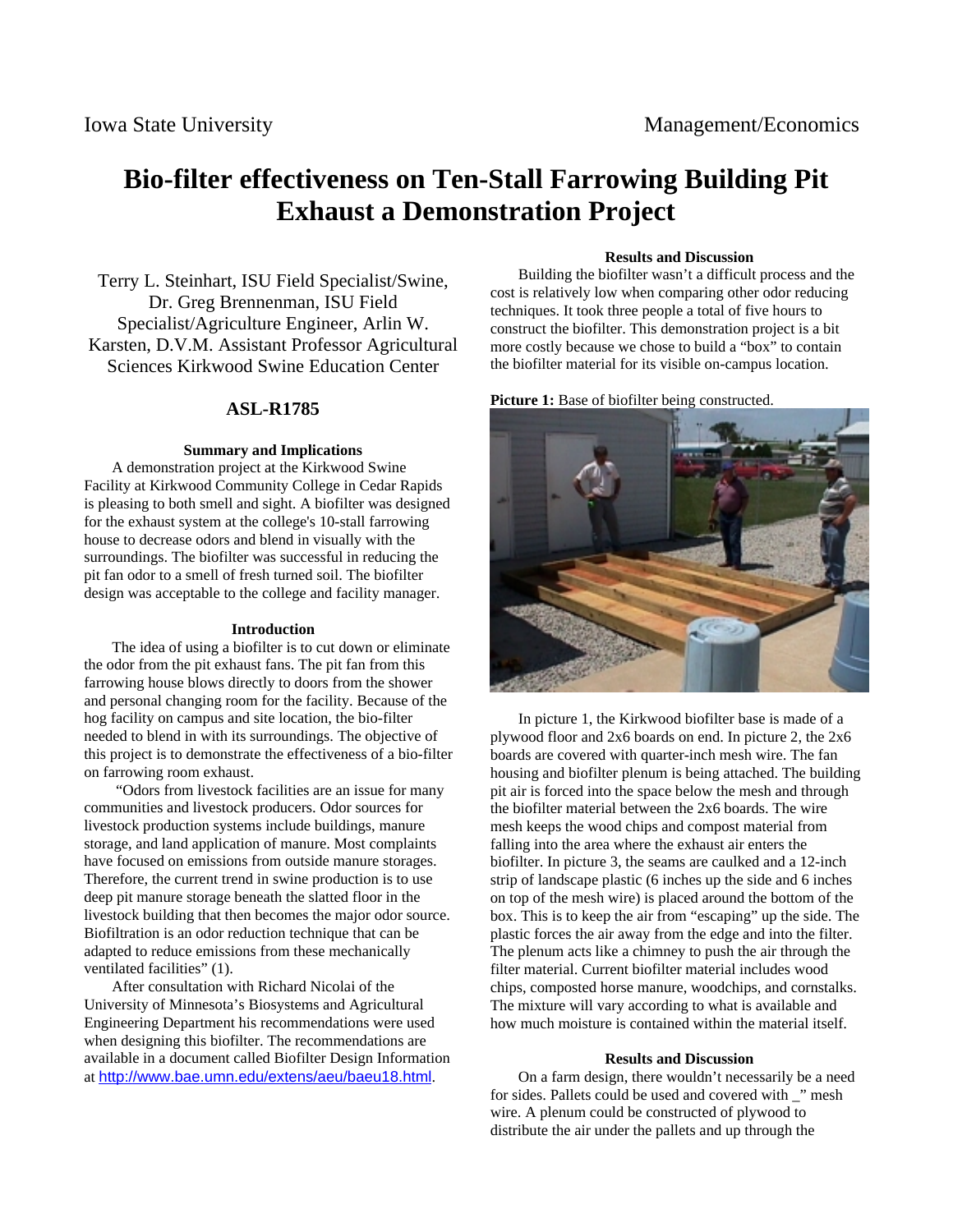compost material. For best results about 75% compost and 25% wood chips should be available at little or no cost.

Picture 4 shows the filter being loaded with a mixture of 75% compost and 25% wood chips. The reason for the wood chips is to prevent compaction of the compost. The Biofiltration process involves bacteria and fungi that live on the media surface. "As the exhaust air passes by this biofilm on the media, the bacteria eat or oxidize the odorous gasses. Therefore, a biofilter is not like a dust filter, which fills up and must be cleaned; instead, it is a living ecosystem of microorganisms that continually feed on odorous gases. To support this living ecosystem, a biofilter needs the correct moisture content, oxygen level, temperature, and food source to stay alive" (2). This design requires about 1 inch of water sprinkled over the top per week. Learning how much moisture the biofilter requires is more experience than knowledge. The filter needs to stay moist, but over-watering causes the compost to compact. Compaction will not allow enough airflow through the biofilter. Cornstalks were added when the filter was over-watered, compaction occurred and airflow was severely restricted. Adding the cornstalks and mixing the filter material allowed the biofilter to again function properly.





Brennenman suggest a good rule of thumb is that you need about one square foot of biofilter material for every 10 cubic feet per minute (cfm) of ventilation. Your exhaust fan will need to operate against a higher static pressure when you're using a biofilter. This means your fan should be able to provide adequate airflow at least 0.25 inches and preferably up to 0.5 inch of static pressure. Replacing your fan with a more powerful one is where the cost comes in for a producer. However the specifications on your fan should be obtained to see if it would be adequate. Fan replacement cost is estimated at \$350-400.

Picture 3: Plastic inside filter forces air away from sides.



**Picture 4**: 75% compost and 25% wood chips added to the biofilter.



As shown in picture 5, the biofilter continued to work during the winter. No moisture is added in the winter, because the building generates enough humidity to keep the biofilter working properly.

**Picture 5:** Snow melted off in winter from exhaust heat.